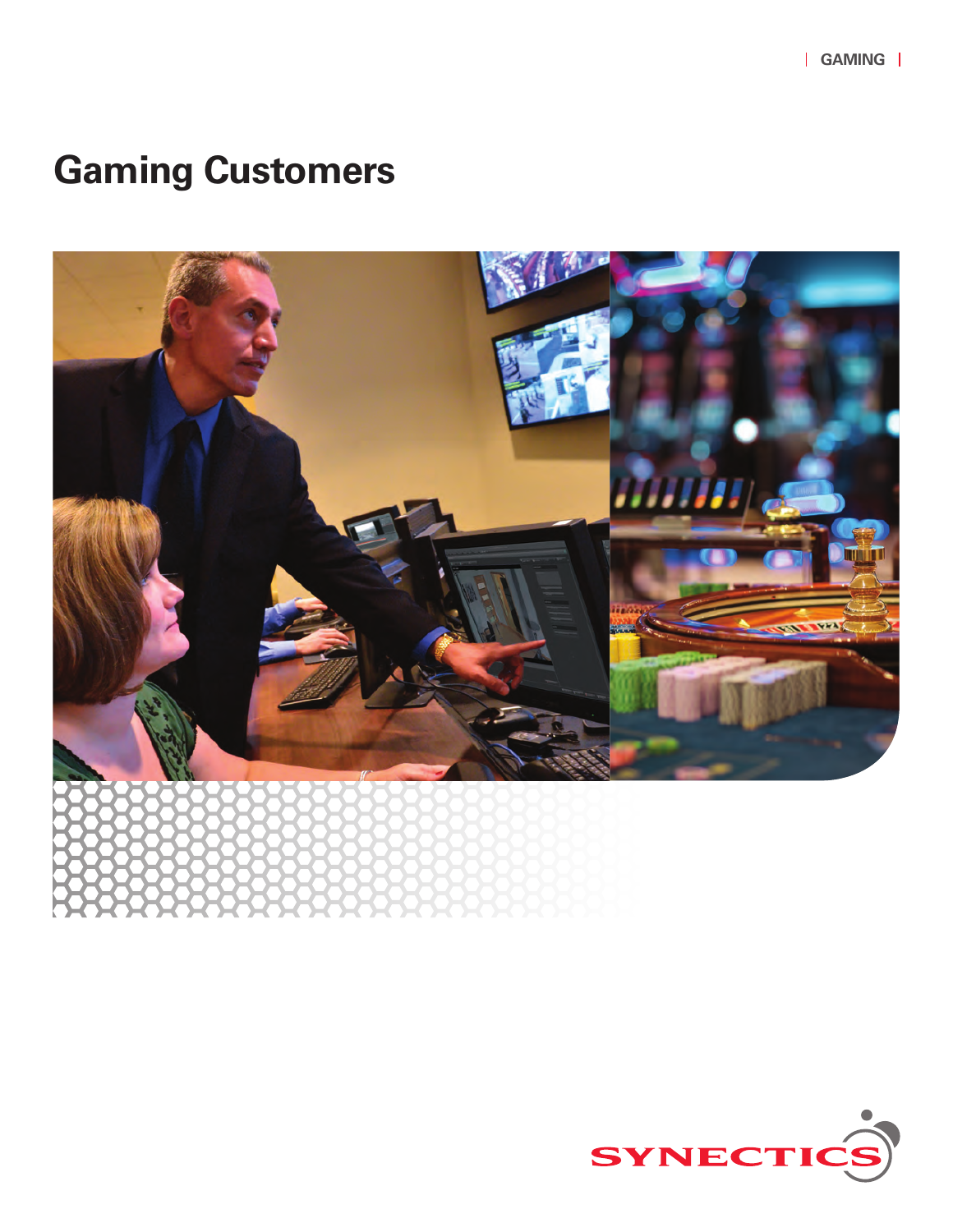# Monitoring and recording more than 100,000 channels in over 100 gaming properties worldwide.



## **Resorts World Casino, New York, NY**

Synectics was selected to provide 1,500 plus channels of HD IP video surveillance for Resorts World in New York City, a 400,000-square-foot, state-of-the-art facility that offers patrons 5,000 video slot machines and electronic games throughout two levels of the casino. Synectics was chosen because of its ability to deliver a cost effective 1080p IP HD solution with its reliable and flexible Synergy™ command and control platform and user friendly interface.

Integration to third party systems including point-of-sale and access control systems were another driving force in the selection of Synectics. Through the integration of the point-ofsale system to Synergy, operators may easily review transactions within the recording platform and provide evidentiary verification of suspicious transactions.

Surveillance Director, John Medolla, has seen significant benefits from the Synectics solution because new operators with no experience have been able to learn the Synergy platform within days and become proficient with minimal training.

**"We are able to resolve incidents from the floor within minutes instead of hours because of the digital system. And, the high quality of the HD IP cameras has proven to be nothing like I have ever seen in my surveillance career. "**

**John Medolla** Surveillance Director, Resorts World, NY



# **Maryland Live! Casino, Hannover, MD**

Located on approximately 12 acres Maryland Live! Casino has more than 33,000 square feet of gaming floor, restaurants, performance venues, bars and support space, with the gaming floor alone occupying 160,000 square feet.

The surveillance solution involved a fully integrated video management and digital recording system featuring nearly 900 IP cameras, point-of-sale, access control, and video analytics for people and vehicle counting. The all-IP solution delivered significant cost-saving and performance benefits—eliminating encoders, saving rack-space and providing high resolution images that give greater detail in the identification of cards, gaming checks, cheating methods etc. Future expansion is simplified as additional cameras can be easily integrated into the system.

The Synectics system integrates to access control and pointof-sale third party systems, as well as to the casino's vehicle counting system that allows the surveillance operation to deliver a digital readout sign at the to entrances to the parking garage, as well control the flow of traffic around the seven levels of the parking structure. This monitoring has achieved a 90% accuracy rate which is considered very high by industry standards.

As a newly built property that would require a completely new surveillance team, the surveillance department needed a system even novice operators could learn quickly. Marco Valdez, director of surveillance says, "Synectics Synergy video management system is very user friendly. The touch screen user interface is color-coded and easy to navigate. It's simply one of the best systems available to introduce to a novice in the world of casino surveillance."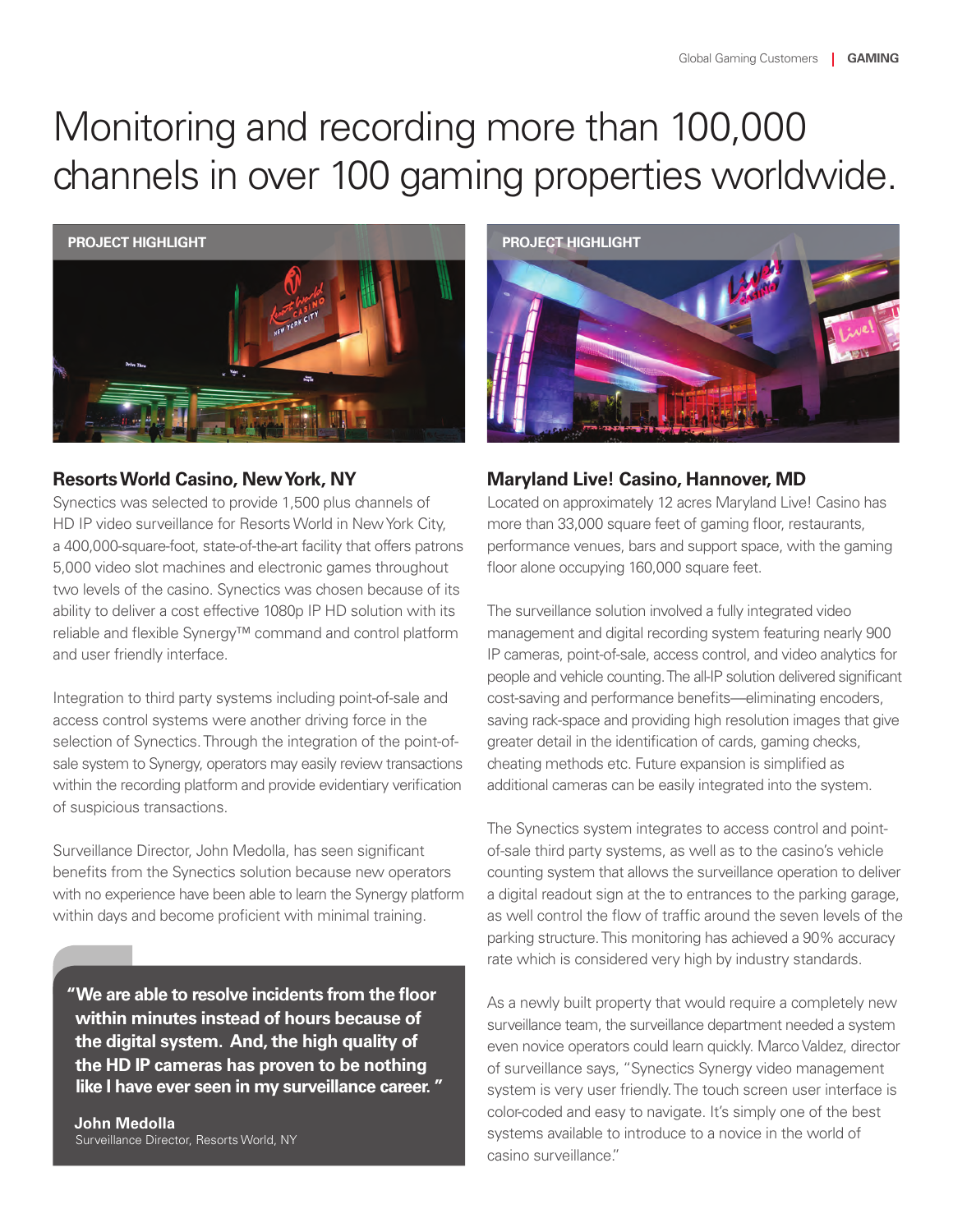### **Gaming Partners**

#### **CORPORATE**

#### **Genting Group (Total Channels: 7,500)**

*Properties include:* Resorts World Casino, NY Resorts World Sentosa, Singapore Resorts World Bimini, Bahamas Genting Highlands, Malaysia

#### **Ontario Lottery & Gaming**

*25+ Gaming Properties including:* Ajax Downs Brantford Caesars Windsor Great Blue Heron Casino

**Great Canadian Gaming**

*Properties include:* Kawartha Downs, Ontario Thousand Islands Casino, Ontario

#### **Penn National Gaming, Inc.**

*15+ properties including:* Alton, IL Aurora, IL Bangor, ME Boston, MA Charles Town Races, WV Columbus, OH Dayton Raceway, OH Grantville Raceway, PA

Jamul, CA Kansas Speedway, KS Lawrenceburg, IN Perryville, MD Riverside, MO Toledo, OH Tunica, MS Youngstown, OH

Mohawk Racetrack Point Edward Thunder Bay Woodbine Racetrack

#### **Pinnacle Entertainment Group**

*Properties include:* 

Belterra Park / River Downs, OH L'Auberge Baton Rouge, LA

Lumiere Casino, MO River City Casino, MO

#### **Wynn – Las Vegas, NV**

**Encore – Las Vegas, NV**

#### **CRUISE LINES**

**Norwegian Cruise Line** *Ships include:* Breakaway Gem Getaway **Star Cruises**

#### **UNITED STATES**

| El Dorado Casino & Hotel, LA               |
|--------------------------------------------|
| <b>French Lick Resort &amp; Casino, IN</b> |
| <b>Grand Victoria Casino Elgin, IL</b>     |
| <b>Hollywood Casino Baton Rouge, LA</b>    |
| <b>Indiana Grand Casino, IN</b>            |
| <b>Kansas Star Casino, KS</b>              |
| <b>Maryland Live! Casino, MD</b>           |
| Presque Isle Downs Casino, PA              |
| <b>Rising Star Casino, IN</b>              |
| <b>Rivers Casino, PA</b>                   |
| <b>Riverwalk Casino &amp; Hotel, MS</b>    |

Gemini GWO Pisces Taurus Virgo

| <b>NATIVE AMERICAN</b> |  |  |
|------------------------|--|--|
|                        |  |  |

### **Seneca Nation Casinos, NY**

| 5+ Casinos including:                      |
|--------------------------------------------|
| Seneca Allegany Resort & Casino (Class II) |
| Seneca Buffalo Creek Casino                |
| Seneca Oil Springs                         |
| Seneca Irving                              |
| Seneca Niagara Resort & Casino             |
| <b>Oneida Casinos, WI</b>                  |
| 7 Properties Including:                    |

Oneida Main Casino IMAC Casino/Bingo Oneida Mason Street Casino Oneida Highway 54 Casino

#### **Menominee, WI**

**Seven Feathers Casino Resort, OR**

**Little River Casino Resort, MI**

**Sandia Resort Casino, NM**

**Spirit Mountain Casino, OR**

#### **ASIA**

**Major Singapore Casinos MGM Macau MGM Cotai Fiesta Rizal – Phillipines Solaire JeJu Solaire Resort & Casino – Phillipines Imperial Pacific Casino, Saipan Okada Manilla – Philippines**

#### **EUROPE**

**Casino Cosmopol Goteburg – Sweden Casino Cosmopol Malmo – Sweden Casino Cosmopol Stockholm – Sweden Casino Cosmopol Sundsvall – Sweden Casino Mont Parnes – Greece Regency Casino Tirana – Albania Regency Casino Thessaloniki – Greece Ritz Casino London – United Kingdom Gala Casino Central London – United Kingdom Gala Casino Northampton – United Kingdom Park Lane Hilton – United Kingdom**